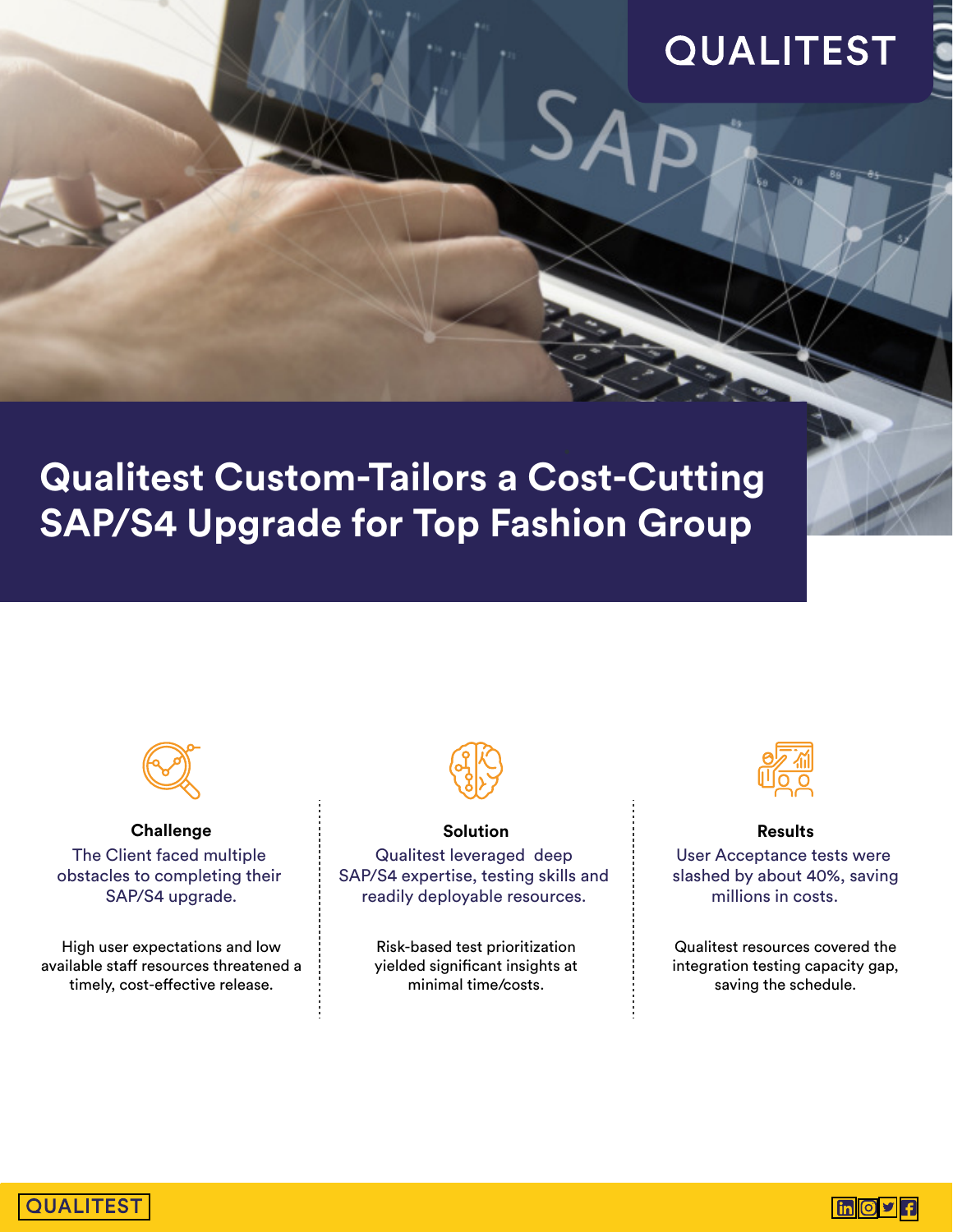

### Client Overview

Our Client, a longtime Qualitest quality partner, is a fashion/retail powerhouse whose many brands are instantly recognizable to millions of consumers around the world. They had been using SAP for years and were trying to complete an S/4 upgrade that had already consumed months.

### High User Expectations, Low Available Resources

The Client had broken out the upgrade into a regional release schedule and set up a remote testing model to allow a more unified, standardized way of working through test cycles. They built the model around a project team located across regions while delivering releases globally.

The project had multiple goals and challenges:

- The end users--employees, business users and other stakeholders--wanted to test a significantly larger amount of functionality than the project plan allowed.
- The Client faced significant people resource constraints near the beginning of an integration test cycle.

## Saving Time & Money Is Always in Style

We tackled the three biggest challenges one by one:

• **UAT testing.** 

 To test everything users wanted would have added up to a month on the schedule. Instead, we recommended using risk-based testing to identify low priority areas and focus on complete end-to-end testing of the processes with the highest potential for business risk.

**Qualitest's comprehensive expertise with SAP, coupled with our readily deployable teams of quality engineers and consultant teams, enabled a customized solution that met the Client's challenges for each testing cycle and their overall goals: a timely SAP/S4 release with no negative budget impact.**

#### • I**ntegration testing.**

 We deployed a team of QA leads with business process knowledge in SAP modules to provide additional test capacity, defect resolution support and data prep. Qualitest also sent in experienced consultants with SAP expertise to add additional test execution capacity.

• **Remote testing teams.** 

 We implemented new ways of working to utilize virtual test rooms, breakout rooms for troubleshooting and issue resolution to accomplish all testing cycles with involvement from project and business teams. We utilized war rooms to enable group communications.